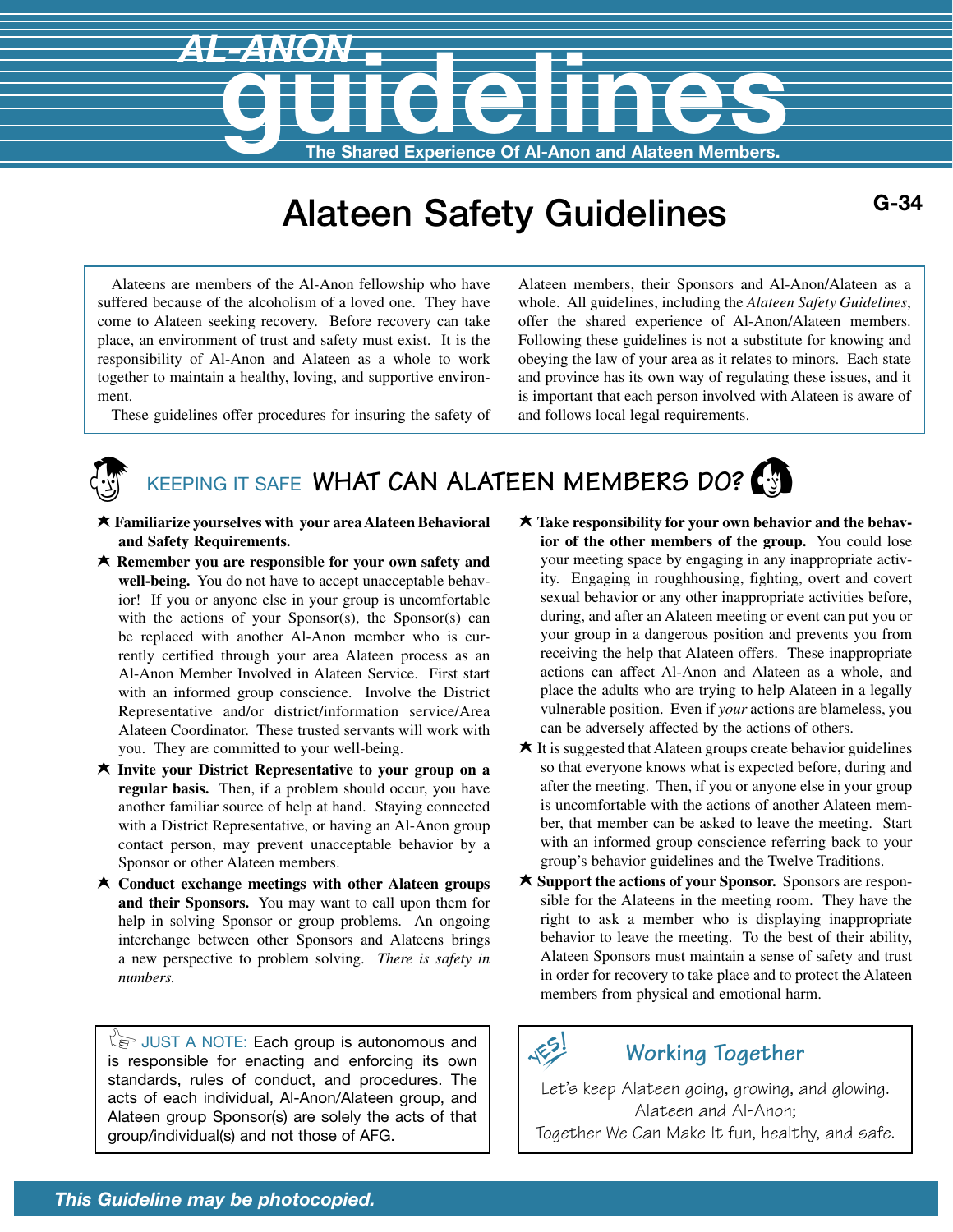### KEEPING IT SAFE **WHAT CAN ALATEEN SPONSORS DO?**

- **★ Make every effort to have two Sponsors at each meeting.** If one Sponsor cannot be there, call a Sponsor from another group or invite another certified Al-Anon Member Involved in Alateen Service to serve as a Sponsor. This is a good reason to hold an Alateen meeting concurrently with an Al-Anon meeting. An eligible Al-Anon member who has agreed to serve as a contact between the Al-Anon and Alateen group can be called upon to serve as a substitute when the Sponsor cannot attend.
- **★** In addition to regularly attending Al-Anon meet**ings, participate in district and area Alateen Sponsor Workshops.** Connect with other Sponsors and the Area Alateen Coordinator on a regular basis. Take an annual Sponsor inventory. Choose a service Sponsor who is familiar with Alateen Sponsorship. Know how to contact emergency services should an Alateen member become ill or is hurt on site. Since phones are not always available after hours at some meeting locations, emergency procedures should be worked out in advance.
- $\star$  Keep on hand a list of community resources where **Alateen members can seek help for physical violence, abuse, suicide prevention, etc. and share how the members can get in touch with the resources.**
- **★ Set boundaries.** Sponsors share *experience* in living with the disease of alcoholism, *strength* gained from working the Twelve Steps, knowledge of the Twelve Traditions, and *hope* for the future. An Alateen Sponsor is not a counselor, nor the peer of an Alateen member. When a Sponsor gives advice or attempts to solve the problems of the Alateen member, it could lead to unhealthy dependencies. Overt and covert sexual interactions between an Alateen member and any adult is prohibited. It leaves the adult

subject to liability, including charges of statutory rape, and diminishes any possibility of recovery for the Alateen member. Such involvement is illegal and brings Al-Anon and Alateen to the forefront of public controversy. For this reason, Sponsors are not permitted to serve as an Alateen Sponsor if there is any romantic involvement with any Alateen member. Alateen members who are legally adults must adhere to the same requirements as Alateen members who are minors when they are participating as Alateens.

- **★** Avoid infringing upon parental authority. Parents are responsible for the behavior of their children before and after a meeting. If an Alateen member must be removed from the meeting, it is up to the parent to discipline his/her child. It is not the Sponsor's job to question or agree with how the parents exercise their authority. The Sponsor's job is to help the Alateen member cope using the tools of the program.
- **★ Help the Alateen member to establish limits.** Protect the Alateens whenever behavior gets out of hand. Inappropriate behavior includes physical threats; sexual conduct; rough play; etc. Helping the Alateens identify inappropriate behaviors themselves through a group inventory provides them with an opportunity to design group behavior guidelines.
- **★ Know when to step down as a Sponsor.** Whenever anything interferes with the need to protect yourself, i.e., accusations, controversy, threats of personal harm, etc., discontinue serving as a Sponsor. Even if you are totally blameless, stepping aside will not only protect both the Alateen members and you, it will preserve the unity of the fellowship as well.

## KEEPING IT SAFE **WHAT CAN AREAS DO?**

- $\star$  In addition to establishing area Alateen behavioral and **safety requirements, areas should establish behavioral requirements** specific to the type of function: i.e., Alateen meeting, area assembly, Alateen conference. The **requirements** should be general in tone, to allow for some flexibility, but specific enough to conform with site or schedule requirements. While Sponsors are not parents, they are responsible for the Alateens they escort to functions outside of the meeting. They have the right to refuse to bring an Alateen member who will not abide by the behavior and safety requirements. The requirements should be read and understood by all before leaving the home group when attending a conference or assembly.
- **★ Support Alateen conferences!** To ensure the safety of Al-Anon and Alateen as a whole, it is best when the Alateen conference within the area or region is connected to the area structure. The role of Al-Anon is to *guide* rather than *direct* the young people toward recovery. Alateens are more responsive when they are treated with the same respect as any other Al-Anon member. Allowing the freedom for the members involved to make their own decisions within the boundaries of safety and the area's Alateen requirements insures integrity to Al-Anon/Alateen principles and fulfills the purpose of an Alateen conference; to encourage the growth of Alateen and to increase understanding of the Twelve Steps and Twelve Traditions through the sharing of ideas, fun, and fellowship with other Alateens and Sponsors. (See Al-Anon Guidelines – *Alateen Conferences*, G-16)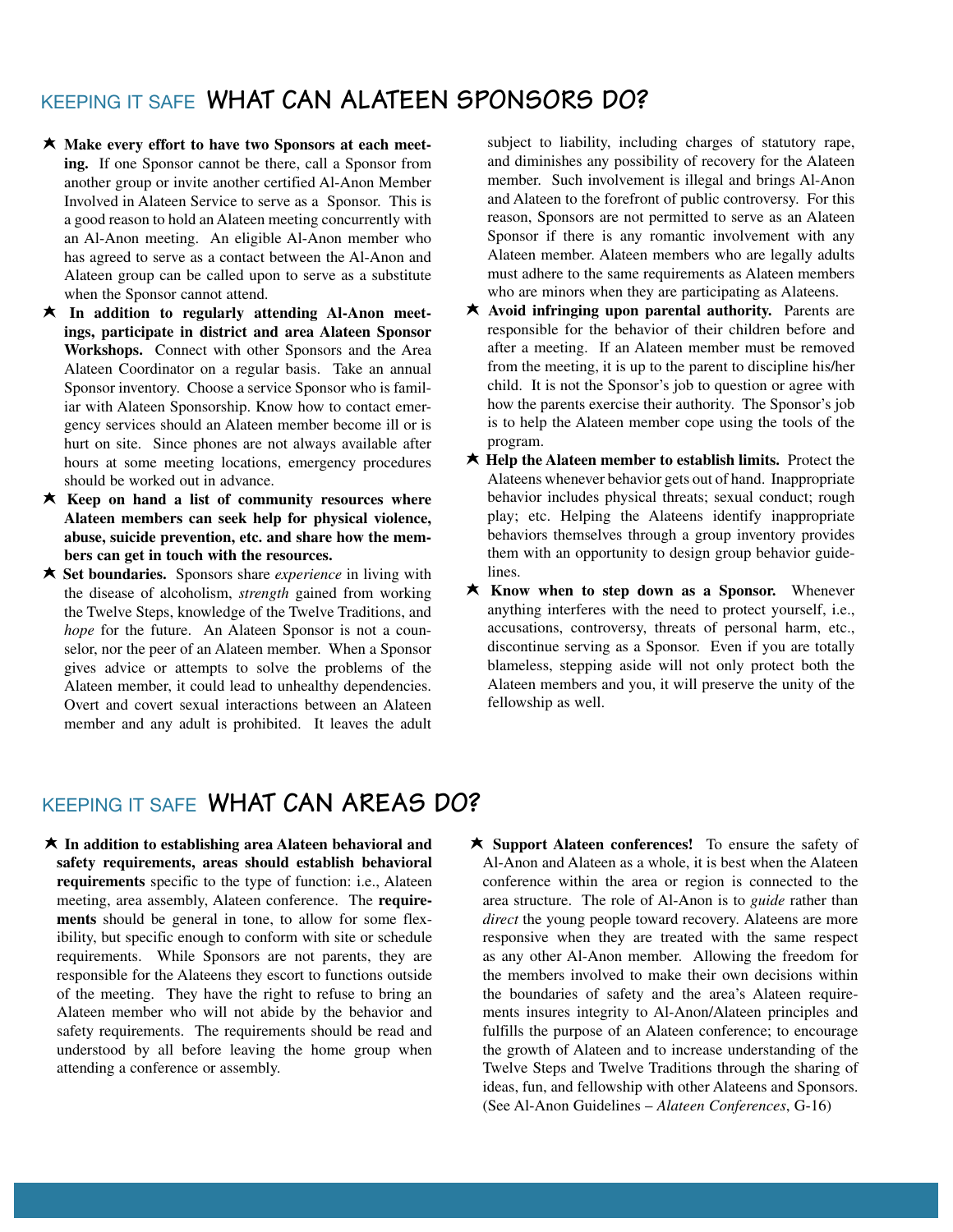# **FORM A: INFORMATION AND PERMISSION FORM**

*Since laws vary from area to area, it is suggested that this form be reviewed for compliance with local laws.*

### **THIS FORM MUST BE FILLED OUT ENTIRELY IN ORDER FOR THE ALATEEN MEMBER TO PARTICIPATE**

PARENTS: Please read, complete, sign this form and keep a copy for your records.

ALATEENS: Please return this completed form to your Sponsor or accompanying adult.

SPONSOR/ADULT ESCORT: Keep the original copy of this form in your possession for the duration of time the Alateen member is in your charge.

| <b>ALATEEN MEMBER'S INFORMATION</b> |  |  |  |  |  |
|-------------------------------------|--|--|--|--|--|
|-------------------------------------|--|--|--|--|--|

### SPONSOR/ADULT ESCORT INFORMATION

| City: |
|-------|
|       |
|       |
|       |

### EVENT INFORMATION

| Name of Event:                                                  |
|-----------------------------------------------------------------|
|                                                                 |
|                                                                 |
|                                                                 |
| Date & Time & Place of Departure: $\Box$                        |
| Date & Time & Place of Return:                                  |
|                                                                 |
| (include make, model, year of vehicle $&$ license plate number) |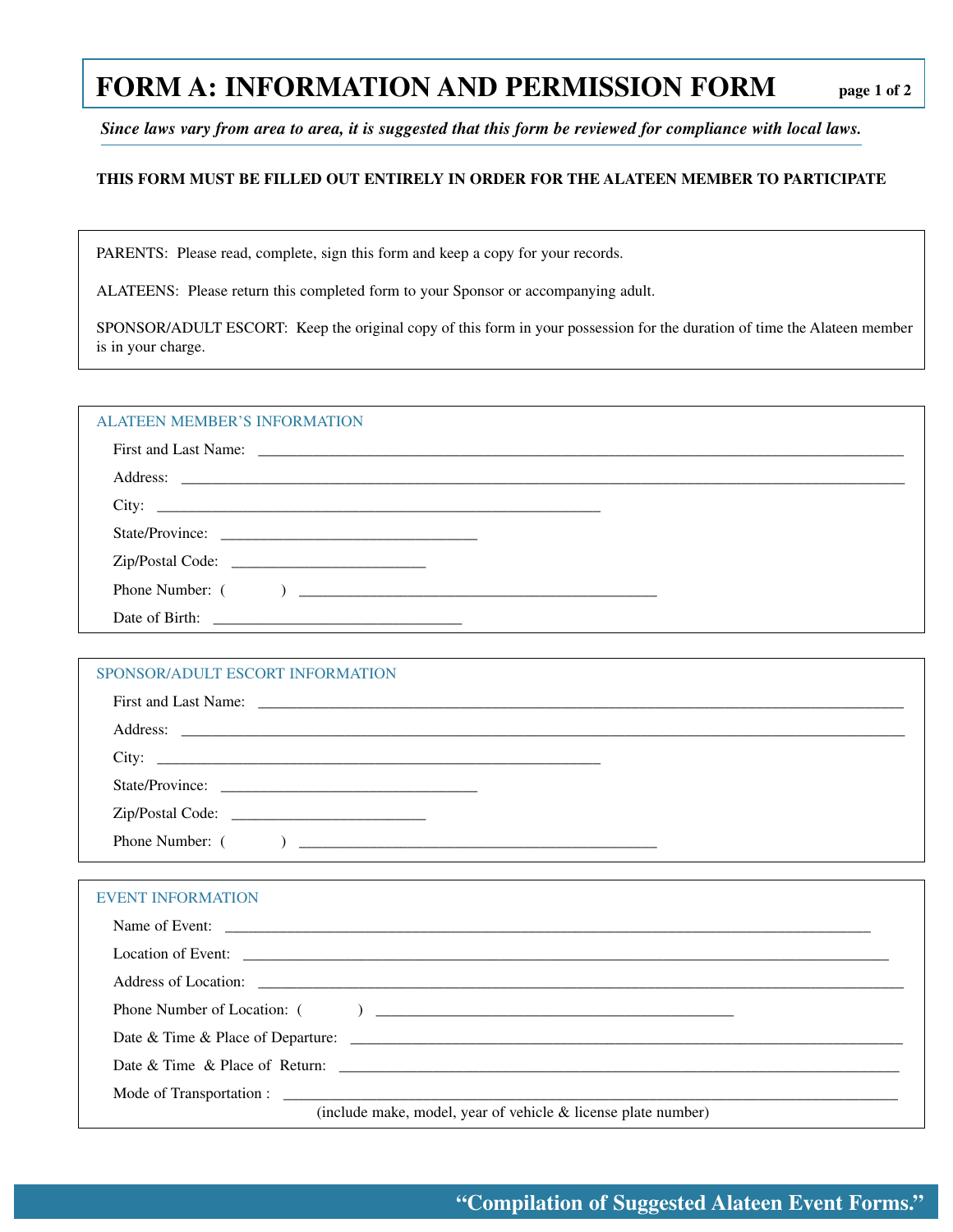# **FORM A: INFORMATION AND PERMISSION FORM**

*Since laws vary from area to area, it is suggested that this form be reviewed for compliance with local laws.*

| <b>CUSTODIAL PARENT/GUARDIAN INFORMATION</b>                                                                                                                                                                                                                 |
|--------------------------------------------------------------------------------------------------------------------------------------------------------------------------------------------------------------------------------------------------------------|
|                                                                                                                                                                                                                                                              |
| Address: <u>the contract of the contract of the contract of the contract of the contract of the contract of the contract of the contract of the contract of the contract of the contract of the contract of the contract of the </u>                         |
|                                                                                                                                                                                                                                                              |
|                                                                                                                                                                                                                                                              |
|                                                                                                                                                                                                                                                              |
|                                                                                                                                                                                                                                                              |
|                                                                                                                                                                                                                                                              |
|                                                                                                                                                                                                                                                              |
| NEAREST RELATIVE NOT LIVING WITH THE ALATEEN MEMBER OR PARENT/GUARDIAN                                                                                                                                                                                       |
|                                                                                                                                                                                                                                                              |
|                                                                                                                                                                                                                                                              |
|                                                                                                                                                                                                                                                              |
|                                                                                                                                                                                                                                                              |
|                                                                                                                                                                                                                                                              |
|                                                                                                                                                                                                                                                              |
|                                                                                                                                                                                                                                                              |
| <b>HOLD HARMLESS STATEMENT</b><br>As the parent/guardian of aforementioned Alateen member, I am responsible for payment of any medical services required and<br>obtained on said member's behalf. I further hold harmless the event attended by my child and |
| (insert name and WSO registration number (if known) of group, district, Al-Anon Information Service office, and/or area)                                                                                                                                     |
| or authorized representative thereof, should any harm come to my child as a result of his/her participation in this activity or procure-<br>ment of medical treatment.                                                                                       |
|                                                                                                                                                                                                                                                              |
|                                                                                                                                                                                                                                                              |
| PARENTAL PERMISSION (to be signed in the presence of the Sponsor/escort)                                                                                                                                                                                     |
|                                                                                                                                                                                                                                                              |
| I, <u>Channel</u> Constant Constant Constant Constant Constant Constant Constant Constant Constant Constant Constant Constant Constant Constant Constant Constant Constant Constant Constant Constant Constant Constant Constant Co                          |
|                                                                                                                                                                                                                                                              |
|                                                                                                                                                                                                                                                              |
|                                                                                                                                                                                                                                                              |
| $\sum_{(a,b) \in \mathbb{R}^3}$ on $\sum_{(a,b) \in \mathbb{R}^3}$ (Dates of Event including Travel Time)<br>(Sponsor/Escort Name)                                                                                                                           |
|                                                                                                                                                                                                                                                              |
| Parent/Guardian Signature: Date: Date: Date:                                                                                                                                                                                                                 |

# **"Compilation of Suggested Alateen Event Forms."**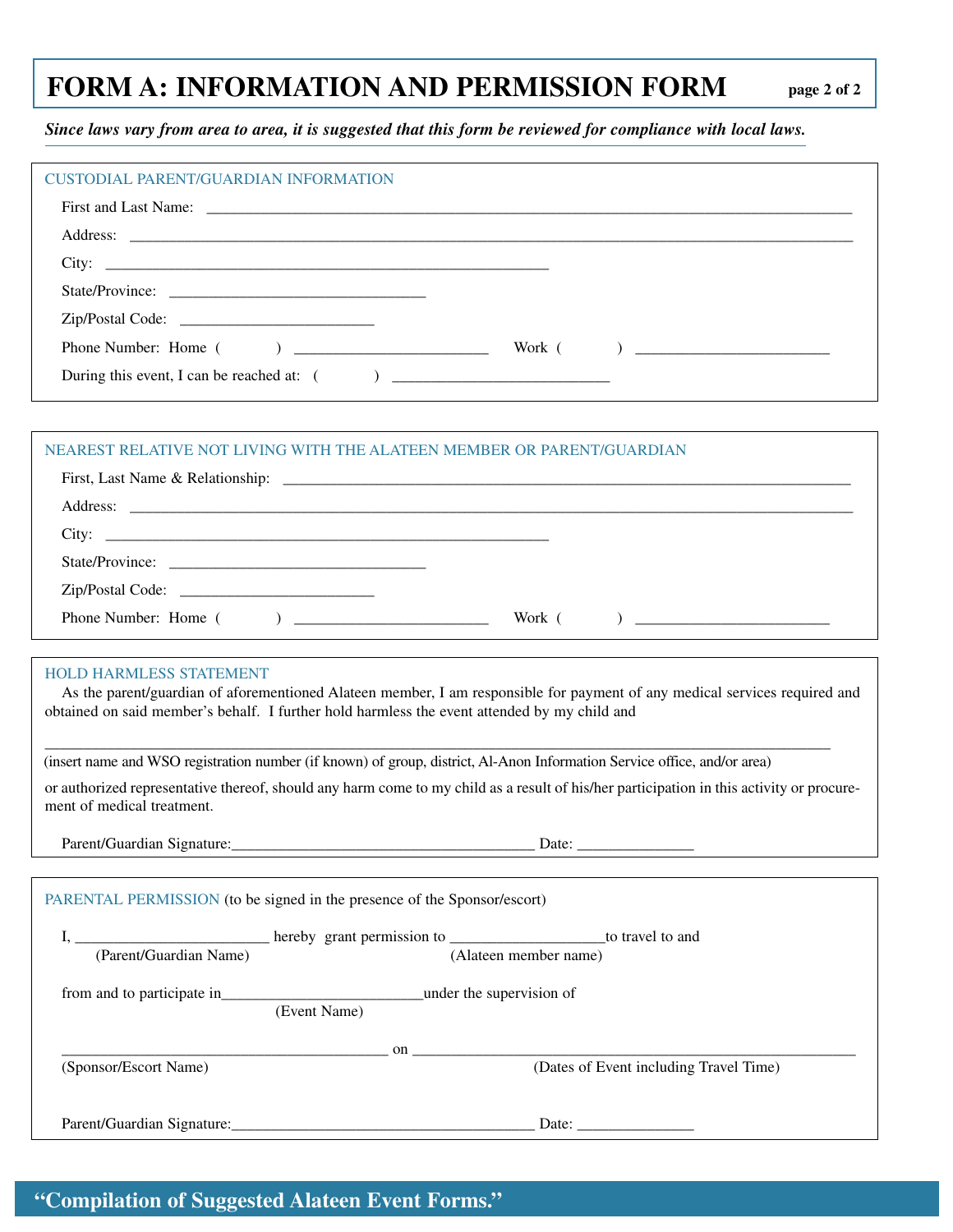# **FORM B: MEDICAL FORM**

*Since laws vary from area to area, it is suggested that this form be reviewed for compliance with local laws.*

| <b>AUTHORIZATION TO OBTAIN MEDICAL CARE</b><br>and bear the original notary seal.<br>hibited if this form is not properly filled out and notarized. |                          | In order for anyone to obtain medical care for another person who is not a family member, this form must be filled out entirely<br>When distance and time may compromise acquisition of timely medical attention, attendance to a fellowship event can be pro- |
|-----------------------------------------------------------------------------------------------------------------------------------------------------|--------------------------|----------------------------------------------------------------------------------------------------------------------------------------------------------------------------------------------------------------------------------------------------------------|
|                                                                                                                                                     |                          |                                                                                                                                                                                                                                                                |
|                                                                                                                                                     |                          |                                                                                                                                                                                                                                                                |
| DISEASES/MEDICAL CONDITIONS                                                                                                                         |                          |                                                                                                                                                                                                                                                                |
|                                                                                                                                                     |                          |                                                                                                                                                                                                                                                                |
| <b>Heart Trouble</b>                                                                                                                                |                          |                                                                                                                                                                                                                                                                |
| Tuberculosis                                                                                                                                        | $\overline{\phantom{a}}$ |                                                                                                                                                                                                                                                                |
| <b>Stomach Ulcers</b>                                                                                                                               |                          |                                                                                                                                                                                                                                                                |
| Asthma                                                                                                                                              | $\overline{\phantom{a}}$ |                                                                                                                                                                                                                                                                |
| High Blood Pressure                                                                                                                                 |                          |                                                                                                                                                                                                                                                                |
| Low Blood Pressure                                                                                                                                  |                          |                                                                                                                                                                                                                                                                |
| Epilepsy                                                                                                                                            |                          |                                                                                                                                                                                                                                                                |
| Liver Trouble (Hepatitis)                                                                                                                           |                          |                                                                                                                                                                                                                                                                |
| Fainting spells or Seizures                                                                                                                         | $\overline{\phantom{a}}$ |                                                                                                                                                                                                                                                                |
| Diabetes                                                                                                                                            |                          |                                                                                                                                                                                                                                                                |
| Hives                                                                                                                                               | $\overline{\phantom{a}}$ |                                                                                                                                                                                                                                                                |
| Other (Please describe)                                                                                                                             |                          |                                                                                                                                                                                                                                                                |
|                                                                                                                                                     |                          |                                                                                                                                                                                                                                                                |
|                                                                                                                                                     |                          |                                                                                                                                                                                                                                                                |
| <b>ALLERGIES</b>                                                                                                                                    |                          |                                                                                                                                                                                                                                                                |
|                                                                                                                                                     |                          | has had allergic reaction from the following: (please check):                                                                                                                                                                                                  |
|                                                                                                                                                     |                          |                                                                                                                                                                                                                                                                |
| Penicillin                                                                                                                                          |                          |                                                                                                                                                                                                                                                                |
| <b>Local Anesthetics</b>                                                                                                                            |                          |                                                                                                                                                                                                                                                                |
| Aspirin                                                                                                                                             |                          |                                                                                                                                                                                                                                                                |
| <b>Sulphur Drugs</b><br>Sedatives                                                                                                                   | $\overline{\phantom{a}}$ |                                                                                                                                                                                                                                                                |
| <b>Bee Stings/Insect Bites</b>                                                                                                                      | $\overline{\phantom{a}}$ |                                                                                                                                                                                                                                                                |
| Pollens                                                                                                                                             | $\overline{\phantom{a}}$ |                                                                                                                                                                                                                                                                |
| Foods (please list)                                                                                                                                 |                          |                                                                                                                                                                                                                                                                |
| Other (Please Describe)                                                                                                                             |                          |                                                                                                                                                                                                                                                                |
|                                                                                                                                                     |                          |                                                                                                                                                                                                                                                                |
|                                                                                                                                                     |                          |                                                                                                                                                                                                                                                                |
| <b>CURRENT MEDICATIONS</b>                                                                                                                          |                          | Please list all prescriptions & over-the-counter drugs. These medications MUST be in their original container(s) with labels                                                                                                                                   |
| firmly in place.                                                                                                                                    |                          |                                                                                                                                                                                                                                                                |
|                                                                                                                                                     |                          |                                                                                                                                                                                                                                                                |
|                                                                                                                                                     |                          |                                                                                                                                                                                                                                                                |
|                                                                                                                                                     |                          |                                                                                                                                                                                                                                                                |
|                                                                                                                                                     |                          |                                                                                                                                                                                                                                                                |
|                                                                                                                                                     |                          |                                                                                                                                                                                                                                                                |
| <b>OTHER CONDITIONS OR PROBLEMS</b>                                                                                                                 |                          |                                                                                                                                                                                                                                                                |
|                                                                                                                                                     |                          | (Alateen member or Sponsor/escort name) _________________________________ has the following condition or problems not                                                                                                                                          |
| listed above that you should know about: (please explain)                                                                                           |                          |                                                                                                                                                                                                                                                                |
|                                                                                                                                                     |                          |                                                                                                                                                                                                                                                                |
|                                                                                                                                                     |                          |                                                                                                                                                                                                                                                                |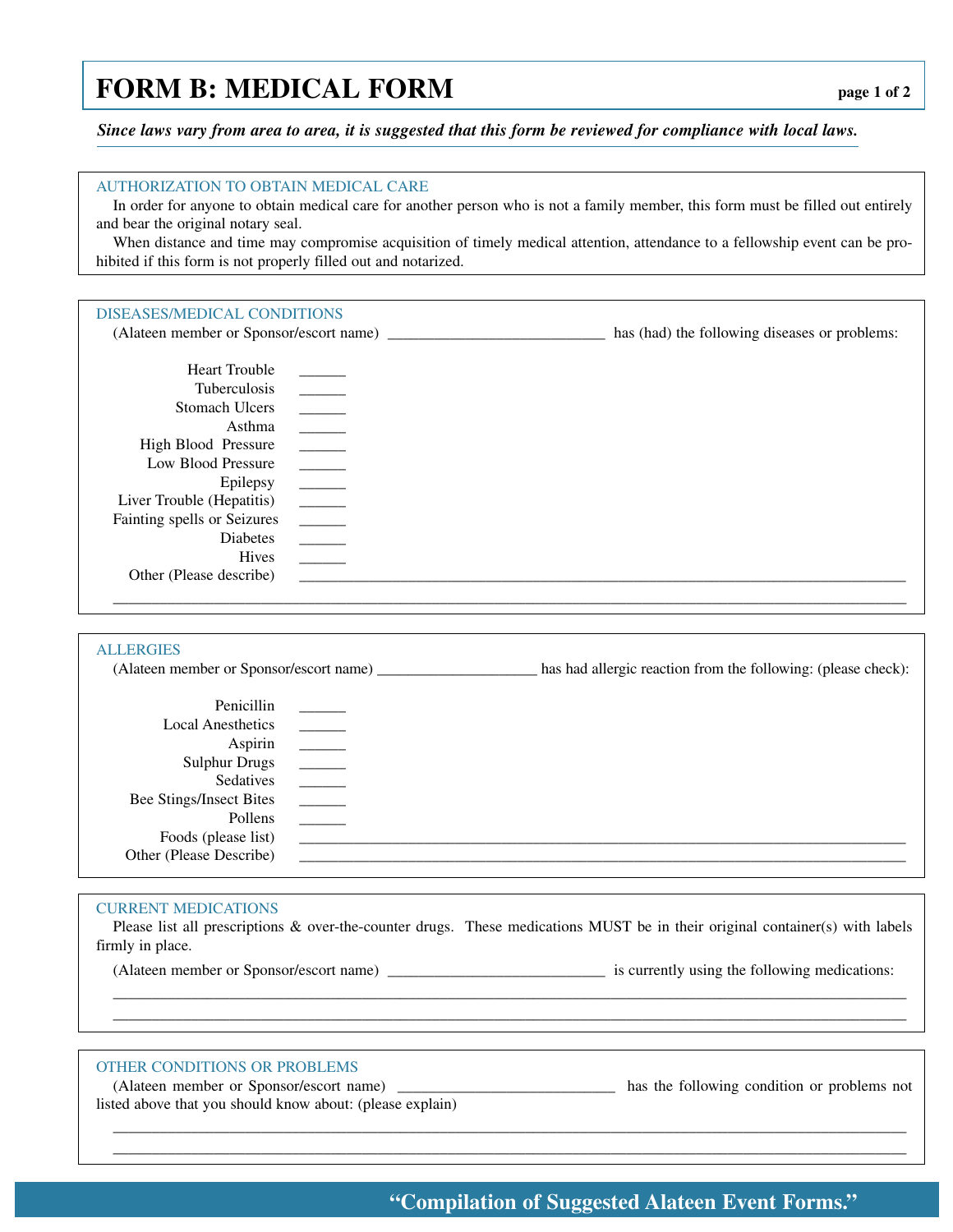# **FORM B: MEDICAL FORM**

*Since laws vary from area to area, it is suggested that this form be reviewed for compliance with local laws.*

| <b>MEDICAL INSURANCE INFORMATION</b>                               |                                                                                                                                                                                                                                |
|--------------------------------------------------------------------|--------------------------------------------------------------------------------------------------------------------------------------------------------------------------------------------------------------------------------|
| You must provide medical insurance information in the space below. |                                                                                                                                                                                                                                |
| For the US:                                                        |                                                                                                                                                                                                                                |
| Name of Insurance Co.                                              |                                                                                                                                                                                                                                |
| <b>Employer Name</b>                                               |                                                                                                                                                                                                                                |
|                                                                    |                                                                                                                                                                                                                                |
| Group ID Number                                                    |                                                                                                                                                                                                                                |
| (or attach a medical coupon if covered by Medicaid)                |                                                                                                                                                                                                                                |
|                                                                    |                                                                                                                                                                                                                                |
| For Canada:                                                        |                                                                                                                                                                                                                                |
| Health Card or Medi-Number                                         |                                                                                                                                                                                                                                |
|                                                                    |                                                                                                                                                                                                                                |
| <b>NOTARY STATEMENT</b>                                            |                                                                                                                                                                                                                                |
|                                                                    | Form B, Authorization to Obtain Medical Care, is not valid without a signed and sealed Notary Statement.                                                                                                                       |
|                                                                    |                                                                                                                                                                                                                                |
|                                                                    |                                                                                                                                                                                                                                |
|                                                                    |                                                                                                                                                                                                                                |
|                                                                    | County of country of country of country of country of country of country of country of country of country of country of country of country of country of country of country of country of country of country of country of cou |
|                                                                    |                                                                                                                                                                                                                                |
|                                                                    |                                                                                                                                                                                                                                |
|                                                                    | obtain any medical care necessary for the duration of the above stated function on behalf of (Participant's Name)                                                                                                              |
|                                                                    |                                                                                                                                                                                                                                |
|                                                                    |                                                                                                                                                                                                                                |
|                                                                    |                                                                                                                                                                                                                                |
|                                                                    |                                                                                                                                                                                                                                |
| Dated this ______________ day of ___________ 20____                |                                                                                                                                                                                                                                |
|                                                                    |                                                                                                                                                                                                                                |
|                                                                    |                                                                                                                                                                                                                                |
| (Signature - if 18 or over)                                        | (Signature of Parent or Guardian, if under 18)                                                                                                                                                                                 |
|                                                                    |                                                                                                                                                                                                                                |
|                                                                    | Before me, the above signed authority, on this day personally appeared _____________________, to me known and known                                                                                                            |
|                                                                    | by me to be the person who signed the above authorization, and acknowledged to me that (s)he executed the same for the purpose                                                                                                 |
| therein stated.                                                    |                                                                                                                                                                                                                                |
|                                                                    |                                                                                                                                                                                                                                |
|                                                                    | 20                                                                                                                                                                                                                             |
|                                                                    |                                                                                                                                                                                                                                |
| <b>NOTARY PUBLIC</b>                                               |                                                                                                                                                                                                                                |
| My Commission Expires:                                             | Seal:                                                                                                                                                                                                                          |
|                                                                    |                                                                                                                                                                                                                                |
|                                                                    |                                                                                                                                                                                                                                |
|                                                                    |                                                                                                                                                                                                                                |
|                                                                    |                                                                                                                                                                                                                                |
|                                                                    |                                                                                                                                                                                                                                |
|                                                                    |                                                                                                                                                                                                                                |

# **"Compilation of Suggested Alateen Event Forms."**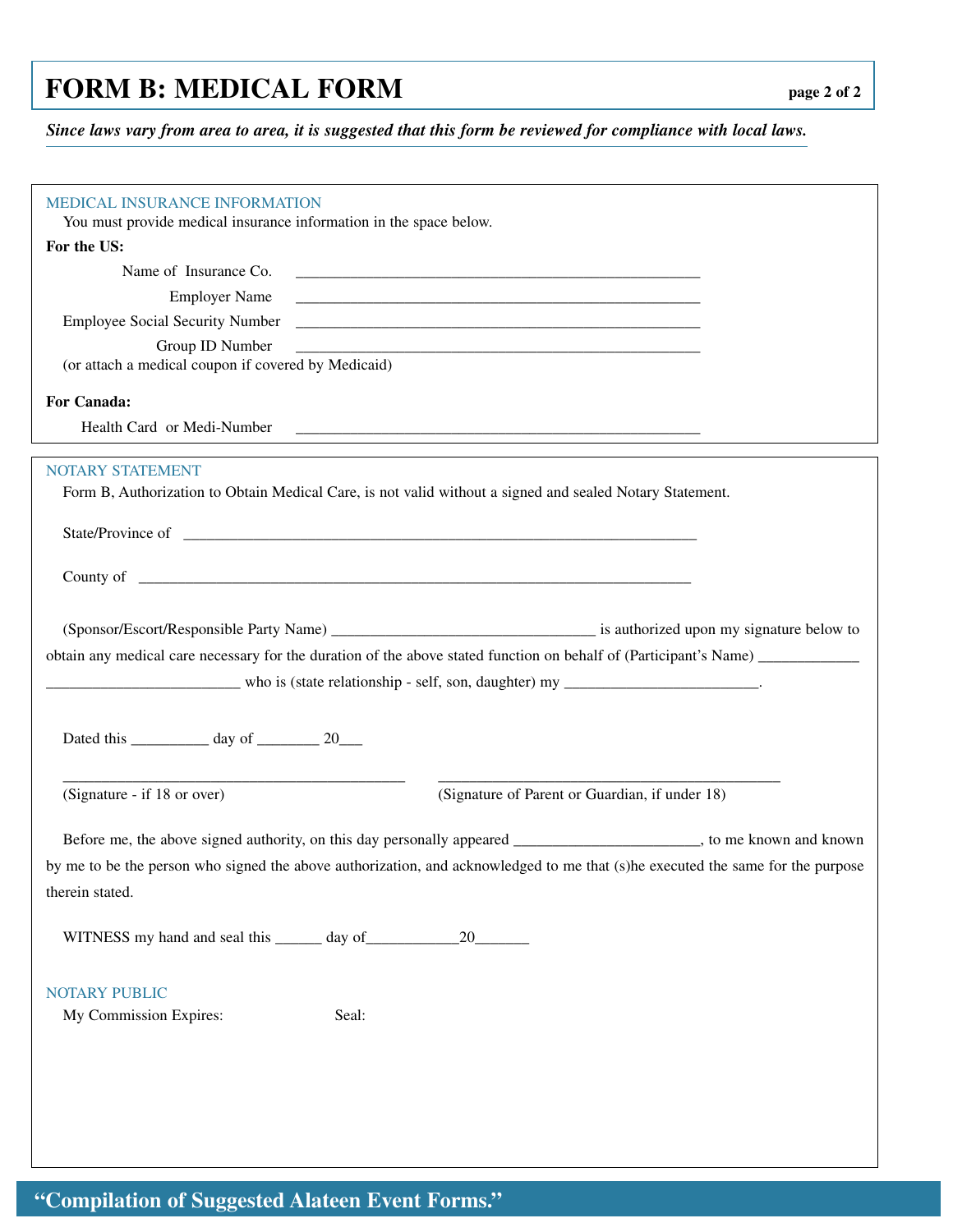## KEEPING IT SAFE **WHAT CAN AL-ANON AS A WHOLE DO?**

 $\blacklozenge$ 

- **★ Form an Alateen meeting in the same location where there is an Al-Anon meeting.** Experience shows that forming a new Alateen group that meets concurrently with an Al-Anon group increases safety for Alateen members and Alateen Sponsors. An Al-Anon Member Involved in Alateen Service can serve as the contact between the Al-Anon and the Alateen group. This person does not take the place of the Alateen Sponsors. It is best to involve the Alateen group in the selection of the Al-Anon member and get permission from the Alateen group for this person to attend their meeting (or a portion of it) periodically. While the Alateens have the autonomy to direct their own meeting, the Al-Anon presence affords them an additional adult to turn to should problems arise. Also, because Alateen is a part of Al-Anon, Alateens may go to the Al-Anon meeting if an Al-Anon member is not willing to come into the Alateen meeting as a Sponsor fill-in when the regular Sponsor(s) is not present.
- $\widetilde{\mathbb{Q}}$

### **Additional Safety Procedures**

Alateen members come from homes where the disease of alcoholism creates distorted impressions of acceptable behavior. Just as we in Al-Anon had to learn what appropriate boundaries are, so do Alateens. When an Al-Anon Member Involved in Alateen Service chooses to interact with Alateens in some capacity, it is well to keep the following in mind:

- M**Transport Alateens in groups and with another adult whenever possible.**
- M**Make sure a custodial parent/legal guardian knows you are transporting his/her child to a meeting or other function.** Have the responsible party sign a permission form in your presence. This is a legal requirement in most states/provinces.
- M**Have a notarized "Authorization to Obtain Medical Care Form"** (FORM B – MEDICAL FORM see enclosed) This form is necessary when escorting an Alateen member to a function that takes him or her away from the custodial parent/guardian. In the event of an emergency, timely medical care can then be obtained.
- **★ Be gender and number conscious!** It is always a good idea to work in teams if you are involved with several Alateen members at a time. When engaged in one-onone interaction, extreme caution is the key. Inform another Alateen Sponsor or Al-Anon member of your whereabouts and avoid meeting in isolated places.

**★ Find a way to serve Alateen.** Many Al-Anon members cannot become full-time Alateen Sponsors for many reasons. Yet, everyone can serve Alateen in some capacity. Encourage eligible members to become certified through their area process as Al-Anon Members Involved in Alateen Service so that they can serve Alateen by providing transportation to meetings, district/area meetings/functions, and Alateen conferences. Another way these members can be of service is to be a temporary Alateen Sponsor or chaperone at the area assemblies or conventions. Any Al-Anon member can be of service to Alateen by encouraging other members to bring their children to Alateen, providing information to schools, or other Public Outreach projects.

### **Shared experience to consider when drafting Behavior Guidelines:**

- $\star$  All Alateen members are responsible for themselves, remembering that what they do reflects on their group, the conference/assembly and the name of Alateen.
- MSponsors should have knowledge of their group members' whereabouts at all times.
- $\bigstar$  Everyone is expected to attend the conference/assembly sessions, i.e., workshops, meetings, etc.
- MNo girls or female Sponsors in boys' or male Sponsors' rooms; no boys or male Sponsors in girls' or female Sponsors' rooms.
- MPossession of alcohol, drugs**,** or any substance prohibited by local law is strictly forbidden. All Alateens under medication must report to their Sponsors and the designated nurse upon arrival at the conference/assembly.
- ★ Sponsors of each Alateen group/member should be aware of their special responsibility as adult escorts of their Alateen group/member.

It's important for the Alateen group/member to understand that because the Sponsors/Al-Anon Members Involved in Alateen Service are responsible for the Alateens they bring, they have the right to refuse to bring a member whom they do not think will abide by these guidelines; always remembering to place principles above personalities.